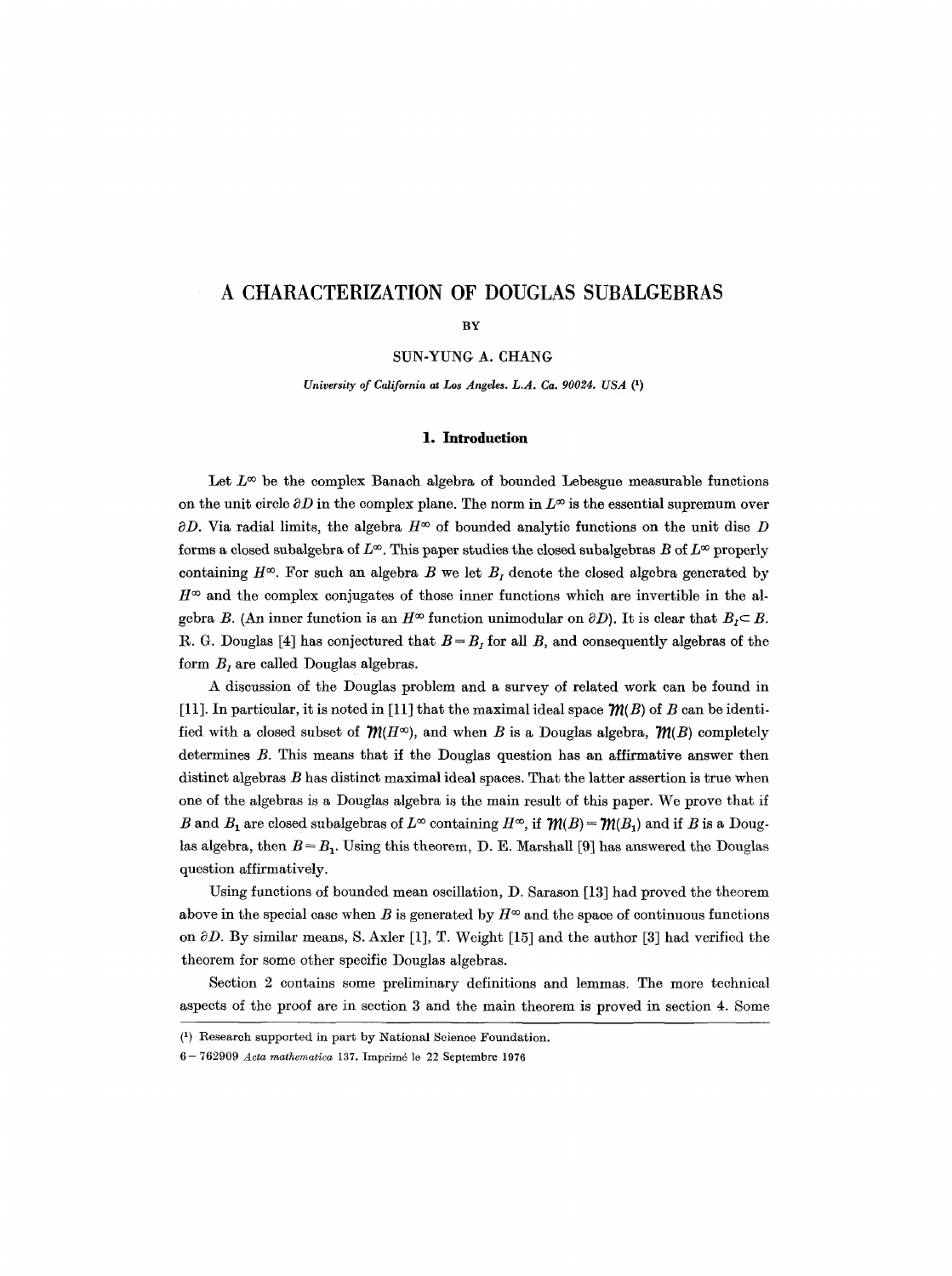readers may perfer reading section 4 before sections 2 and 3. In section 5 we describe the largest  $C^*$ -algebra contained in a Douglas algebra.

The proof of our main result follows a pattern from Sarason's paper [12]. The proof of Theorem 6 below uses techniques from C. Fefferman and E. M. Stein [6]. I would like to express my warm thanks to Professor D. Sarason for giving invaluable aid, and to Professors R. G. Douglas and A. Shields for very helpful discussions. I am also grateful to Professor J. Garnett for re-organizing the paper, improving the English and giving a simplified proof of Lemma 2 below.

# 2. **Preliminaries**

For an integrable function  $f(t)$  on  $\partial D$ , denote the harmonic extension of f to D by

$$
f(re^{i\theta}) = \frac{1}{2\pi} \int_{-\pi}^{\pi} P(r, \theta - t) f(t) dt
$$

where  $P(r, t) = (1 - r^2)/(1 - 2r \cos t + r^2)$  is the Poisson kernel. Let  $\nabla f(re^{i\theta}) = (\partial f/\partial x(re^{i\theta}))$  $\partial f/\partial y(re^{i\theta})$ , and  $|\nabla f(re^{i\theta})|^2 = |\partial f/\partial x(re^{i\theta})|^2 + |\partial f/\partial y(re^{i\theta})|^2$ . Our first lemma is a Littlewood-Paley identity.

LEMMA 1. If f,  $g \in L^2$  and at least one of  $f(0)$  and  $g(0)$  *vanishes, then* 

$$
\frac{1}{2\pi}\int_{-\pi}^{\pi}f(e^{it})\,g(e^{it})\,dt=\frac{1}{\pi}\int_{D}\nabla f(re^{i\theta})\cdot\nabla g(re^{i\theta})\,r\log\frac{1}{r}\,dr\,d\theta.
$$

This lemma follows from the Parseval identity after expressing the gradients in polar coordinates. The corresponding result for the upper half plane is in [14, p. 83].

The second lemma can be proved using methods in [6] but it also follows from an invariant formulation of Lemma 1. For  $z_0 = r_0 e^{i\theta_0} \in D$ , let  $(S(\theta_0, r_0) = \{re^{i\theta}: |\theta - \theta_0| \leq 4(1 - r_0),\}$  $r_0 \leq r \leq 1$ .

LEMMA 2. Let 
$$
\varepsilon > 0
$$
,  $|z_0| = r_0 \ge 1/2$ . If  $f \in L^{\infty}$ ,  $||f||_{\infty} \le 1$  and  $|f(z_0)| > 1 - \varepsilon$ , then  

$$
\iint_{S(\theta_0, r_0)} (1-r) |\nabla f|^2 r dr d\theta \le C_1 \varepsilon (1-r_0)
$$

*where*  $C_1$  *is independent of*  $\varepsilon$  *and*  $r_0$ *.* 

*Proof.* Let  $w=(z-z_0)/(1-\bar{z}_0z)=se^{i\varphi}$ . On  $s=1$ ,  $z_0=r_0e^{i\theta_0}$ ,  $d\varphi=P(r_0, \theta-\theta_0)d\theta$ . Let  $f(z) = F(w) = (2\pi)^{-1} \int_{-\pi}^{\pi} P(s, t - \varphi) F(t) dt$ . Then

$$
(2\pi)^{-1}\int |F(e^{i\varphi}) - F(0)|^2 d\varphi = (2\pi)^{-1}\int P(r_0, \theta - \theta_0) |f(e^{i\theta}) - f(z_0)|^2 d\theta
$$
  
=  $(2\pi)^{-1}\int P(r_0, \theta - \theta_0) |f(e^{i\theta})|^2 d\theta - |f(z_0)|^2 < 2\varepsilon$ .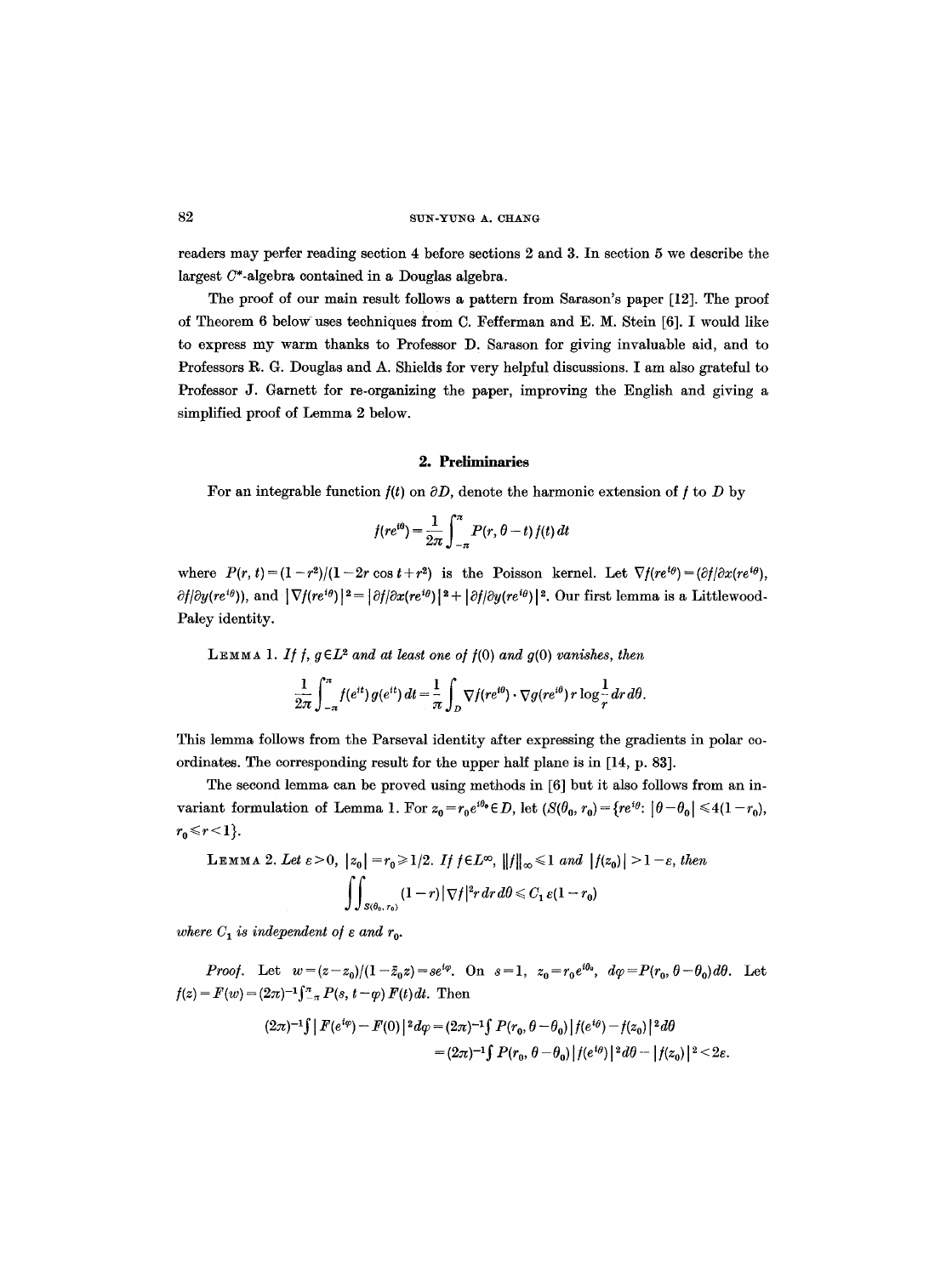Hence by Lemma 1,

$$
\frac{1}{\pi}\int_{D}|\nabla F(w)|^2\log\frac{1}{|w|} s\,ds\,d\varphi<2\varepsilon.
$$

Now  $1-|w|^2=(1-|z_0|^2)(1-|z|^2)/|1-\bar{z}_0z|^2$  and when  $z\in S(\theta_0, r_0), |1-\bar{z}_0z|\leq c_1(1-|z_0|)$ for some constant  $c_1$ , for all z. Thus for  $re^{i\theta} \in S(\theta_0, r_0)$  we have

$$
\frac{1-r}{1-r_0}\leqslant c_2(1-|w|^2)\leqslant c_3\log\frac{1}{|w|}\quad \text{for some constants $c_2$, $c_3$.}
$$

Because  $|\nabla F(w)|^2 s ds d\varphi = |\nabla f(z)|^2 r dr d\theta$ , we have

$$
\int\!\!\int_{S(\theta_0,r_0)}(1-r)\,|\,\nabla f(z)|^2r\,dr\,d\theta < c_3(1-r_0)\int\!\!\int_D|\,\nabla F(w)|^2\,\log\frac{1}{|w|}\,s\,ds\,d\varphi \leqslant C_1(1-r_0)\,\varepsilon.
$$

We thus complete the proof.

If I is an arc on  $\partial D$  with center  $e^{it}$  and length  $|I| = 2\delta$ , we let

$$
R(I) = \{ re^{i\theta} \colon |\theta - t| \le \delta, 1 - \delta \le r < 1 \}.
$$

A finite positive measure  $\mu$  on D is called a Carleson measure if there exists a constant c such that  $\mu(R(I)) \leq c|I|$  for all subarcs I of  $\partial D$ .

LEMMA 3. (Carleson [2]). Let  $\mu$  be a Carleson measure on D such that  $\mu(R(I)) \leq c|I|$  for *all subarcs I of*  $\partial D$ *. Then for*  $1 \leq p \leq \infty$ 

$$
\int_D |f(z)|^p\,d\mu(z) < CA_p \,||f||_p^p
$$

*for all*  $f \in L^p(\partial D)$ *, where the constant*  $A_p$  *depends only on p.* 

Following an argument in [14, p. 236] one can easily prove Lemma 3 using maximal functions.

For an arc  $I \subset \partial D$ , let  $f_I = |I|^{-1} \int_I f(t) dt$  be the average of a function f over I. For  $f \in L^1(\partial D)$ , define

$$
||f||_{*} = \sup_{|I| \le 2\pi} \frac{1}{|I|} \int_{I} |f - f_{I}| dt.
$$

We say f has bounded mean oscillation,  $f \in BMO$ , if  $||f||_* < \infty$ . Functions in *BMO* can be related to Carleson measures by the following

LEMMA 4. (Fefferman and Stein). For  $f \in L^1(\partial D)$ , the following conditions are equivalent:

 $(i)$   $f \in BMO$ 

(ii) *If*  $d\mu = (1 - r) |\nabla f(re^{i\theta})|^2 r dr d\theta$ , then  $\mu$  is a Carleson measure.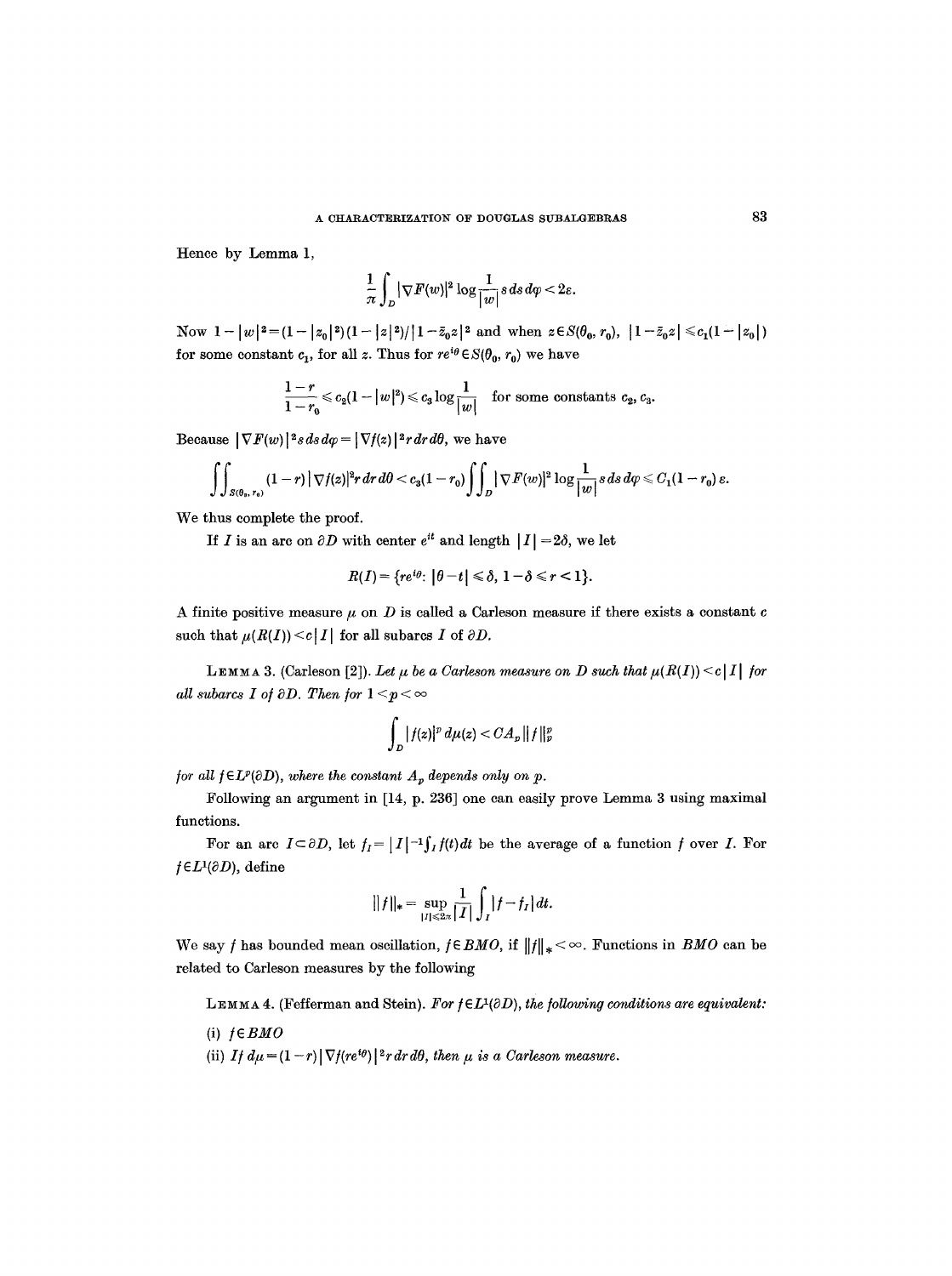*Furthermore i/* 

$$
c=\sup_{|I|\leqslant 2\pi}\frac{\mu(R(I))}{|I|},
$$

 $\sim$   $\sim$ 

*then there is a constant*  $A_1$  *such that* 

$$
\frac{c}{A_1} < ||f||_*^2 \leq A_1 c.
$$

Lemma 4 is proved in [6] for the case of upper half spaces. The proof there can easily be adapted to the present case using Lemmas 1 and 3.

## **3. A distance estimate**

Throughout this section we fix an non-constant inner function  $b(z) \in H^{\infty}$  and we set, for  $0 < \delta < 1$ ,

$$
G_{\delta} = \{z \in D: |b(z)| \geq 1-\delta\}.
$$

For convenience we assume  $G_{\delta} \subset \{1/2 \leq |z| < 1\}.$ 

**LEMMA** 5. Let  $0 \leq \varepsilon$ ,  $\delta \leq 1$ . If  $f \in L^{\infty}$ ,  $||f||_{\infty} \leq 1$  and  $|f(z)| \geq 1 - \varepsilon$  on  $G_{\delta}$ , then the measure *tt defined by* 

$$
d\mu = \chi \sigma_\delta(z) (1-r) \left[\nabla f(z)\right] \, {}^2r \, dr \, d\theta
$$

*satis/ies* 

$$
\sup_{I} \frac{\mu(R(I))}{|I|} \leqslant C_1 \, \varepsilon,
$$

where  $C_1$  is the constant in Lemma 2.

*Proof.* Let I be some arc on  $\partial D$ . By Lemma 2 it suffices to find points  $r_j e^{i\theta_j}$  in  $G_\delta$ such that  $G_{\delta} \cap R(I) \subset \bigcup_{j} S(\theta_j, r_j)$  and such that  $\Sigma(1 - r_j) \leq |I|.$ 

For  $n=0, 1, 2, ...$  and  $1 \leq k \leq 2^n$ , let  $\{I_{n,k}\}\$ be the partition of I into closed arcs of length  $|I_{n,k}| = 2^{-n}|I|.$  Let  $T(I_{n,k}) = \{z \in R(I_{n,k}); 1-|z| \geq 2^{-n-2}|I|\}$  be the top half of  $R(I_{n,k})$ . We select a subfamily  $\mathfrak I$  of  $\{I_{n,k}\}$  by the rule  $I_j \in \mathfrak I$  if  $I_j$  is a maximal arc among those  $I_{n,k}$  for which  $T(I_{n,k}) \cap G_{\delta} \neq \emptyset$ . Then  $G_{\delta} \cap R(I) \subset \bigcup_{\jmath} R(I_{\jmath})$  and the arcs in  $\jmath$  have pairwise disjoint interiors.

For  $I_j \in \mathcal{J}$  choose  $r_j e^{i\theta_j} \in T(I_j) \cap G_\delta$  with smallest modulus  $r_j$ . Then  $G_\delta \cap R(I_j) \subset S(\theta_j, r_j)$ and  $1-r_j \leqslant |I_j|$ . Hence  $G_\delta \cap R(I) \subset \bigcup_j S(\theta_j, r_j)$  and  $\Sigma(1-r_j) \leqslant \Sigma |I_j| \leqslant |I|.$ 

Now consider a function  $f$  with the following property: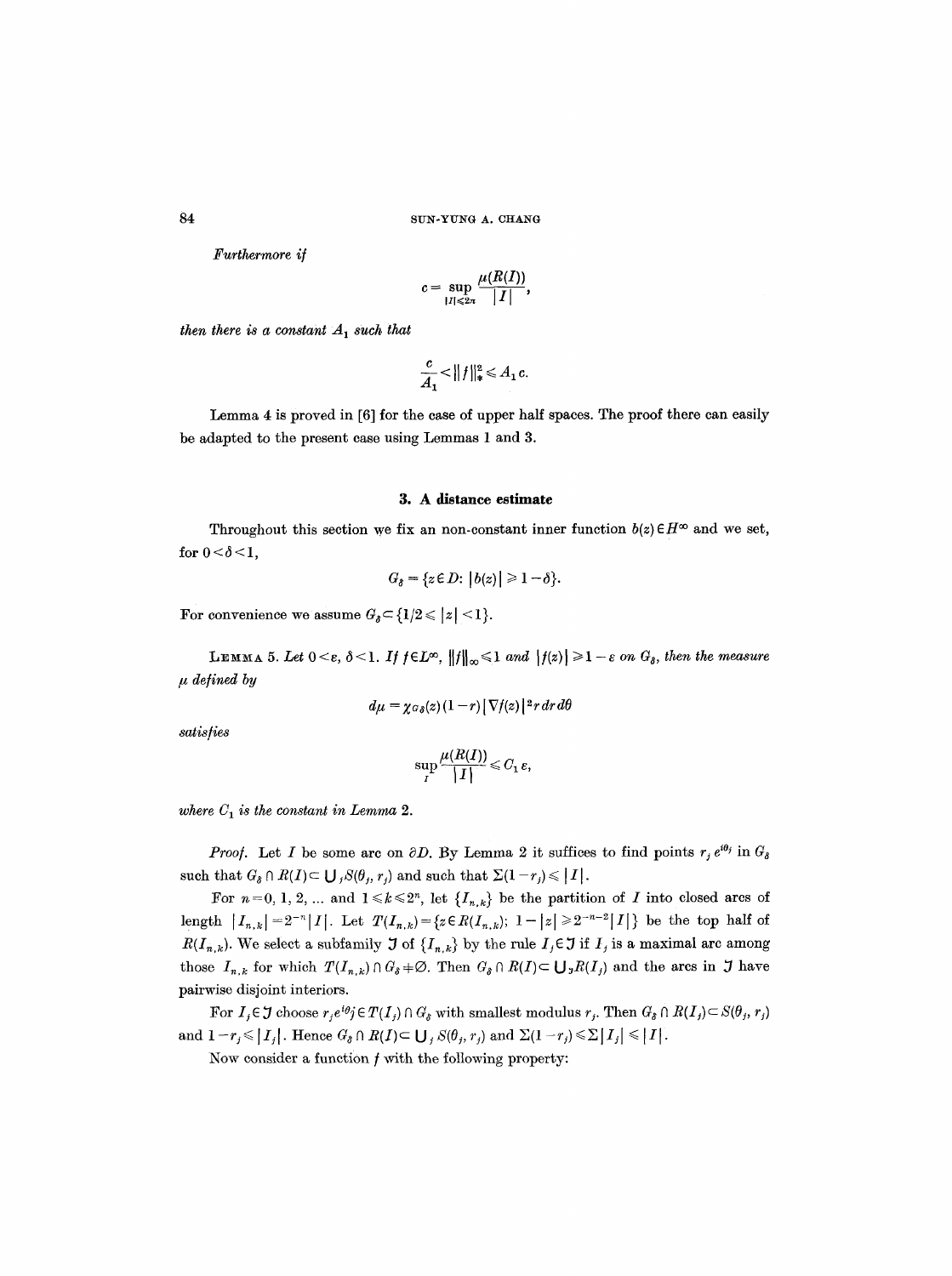$(P_1)$  */EL*<sup> $\infty$ </sup> and there exist  $\varepsilon$  and  $\delta$ ,  $0 \leq \varepsilon$ ,  $\delta \leq 1$ , such that the measure  $\mu_{\delta}$  defined by  $d\mu_{\delta} = \chi_{G_{\delta}}(z) (1-r) |\nabla f|^2 r dr d\theta$  satisfies  $\sup_I \mu_{\delta}(R(I))/|I| \leq \varepsilon$ .

For example, a function satisfying the hypothesis of Lemma 5 has property  $(P_1)$ .

**THEOREM 6.** *There is a constant C such that if f has property*  $(P_1)$  *then* 

$$
\limsup_{n\to\infty}d(\mathfrak{f}b^n, H^{\infty})\leqslant C\,\varepsilon^{1/2}.
$$

*Proof.* Since  $L^{\infty}/H^{\infty}$  is the dual of  $H_0^1 = \{g \in H^1 : g(0) = 0\}$  we have

$$
d(fb^n, H^{\infty}) = \sup \left\{ \left| \frac{1}{2\pi} \int_{-\pi}^{\pi} f(e^{i\theta}) b^n(e^{i\theta}) g(e^{i\theta}) d\theta \right| : g \in H_0^1, ||g||_1 \leq 1 \right\}.
$$
 (1)

By a density argument we can assume  $g \in H^{\infty}$ . Moreover, if u is the Blaschke factor of g and  $k = g/u$ , then  $g = k + k(u-1)$  where neither k nor  $k(u-1)$  has zeros in D. Thus in estimating  $d(b^n, H^\infty)$  using (1), we can assume  $g \in H^\infty$  and  $g=h^2$ ,  $h \in H^\infty$ ,  $||h||_2 \leq 1$ . Finally, replacing *f* by  $af + c$  with  $|a| \leq 1$  does not harm property  $(P_1)$ , so that we can assume  $||f||_{\infty} \le 1$  and  $f(0) = 0$ .

With these assumptions we have by Lemma 1,

$$
\frac{1}{2\pi} \int f(e^{i\theta}) b^n(e^{i\theta}) g(e^{i\theta}) d\theta = \frac{1}{\pi} \int \int_D \nabla f \cdot \nabla (b^n g) r \log \frac{1}{r} dr d\theta.
$$
 (2)

Since  $b^n$  and g are analytic functions, we have  $(b^n g)(z) = b^n(z)g(z)$  so that  $\nabla (b^n g) = b^n \nabla g + b^n g(z)$  $q\nabla b^n$  on  $D$ .

We now estimate as follows:

$$
\begin{split}\n&\left|\frac{1}{\pi}\int_{D}\nabla f\cdot(b^{n}\nabla g)r\log\frac{1}{r}dr d\theta\right| \\
&\leq \frac{1}{\pi}\int_{D}|b^{n}| |\nabla f| |\nabla g|r\log\frac{1}{r}dr d\theta \\
&=\frac{V_{2}}{\pi}\int_{D}|b^{n}| |\nabla f|^{2}|h| |h'|r\log\frac{1}{r}dr d\theta \\
&\leq V_{2}\left(\frac{1}{\pi}\int_{D}|b^{2n}| |\nabla f|^{2}|h|^{2}r\log\frac{1}{r}dr d\theta\right)^{1/2}\left(\frac{4}{\pi}\int_{D}|h'|^{2}r\log\frac{1}{r}dr d\theta\right)^{1/2}.\n\end{split}
$$

By Lemma 1 the second factor is

$$
\left(\frac{4}{\pi}\int_{-\pi}^{\pi}|h-h(0)|^2\,d\theta\right)^{1/2}\leq (8\,||g||_1)^{1/2}.\tag{3}
$$

To estimate the first factor write

$$
\frac{1}{\pi} \int\!\!\int_D |b^{2n}| \, | \, \nabla f|^2 \, | \, h \, |^2 r \, \log \frac{1}{r} dr d\theta = \int_{G_\delta} + \int_{D \backslash G_\delta} = S_1 + S_2.
$$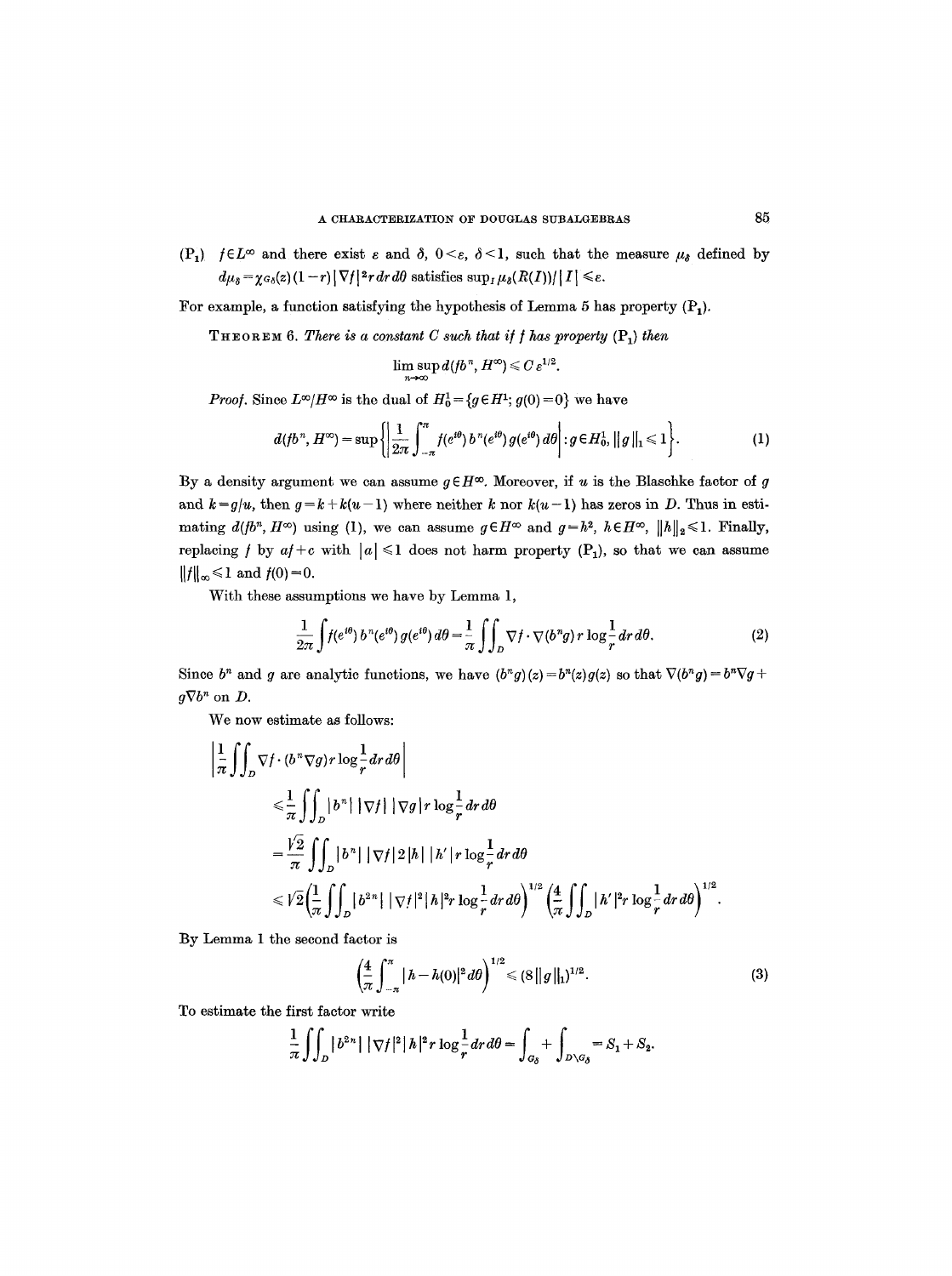Since  $G_{\delta} \subset \{|z| \geq 1/2\}$  we have log  $1/r \leq c(1-r)$  on  $G_{\delta}$ . Using  $(P_1)$  and Lemma 3 we then have

$$
S_1 \leqslant cA_2\varepsilon \|h\|_2^2 \leqslant cA_2\varepsilon \|g\|_1. \tag{4}
$$

Also

$$
S_2 \leq (1-\delta)^{2n}\frac{1}{\pi}\int_{D} |\nabla f|^2|h|^2 r \log \frac{1}{r} dr d\theta.
$$

Since  $||f||_* \le 2||f||_{\infty} \le 2$ , Lemmas 3 and 4 give

$$
S_2 \leq (1 - \delta)^{2n} 8A_1 A_2 ||g||_1.
$$
 (5)

Combining (3), (4) and (5) gives

$$
\frac{1}{\pi} \iint_D \nabla f \cdot b^n \nabla gr \log \frac{1}{r} dr d\theta \leq C (e^{1/2} + (1 - \delta)^n) ||g||_1 \tag{6}
$$

for a universal constant C.

We now estimate

$$
\frac{1}{\pi} \cdot \iint \nabla f \cdot g \nabla b^n r \log \frac{1}{r} dr d\theta = \int_{G_\delta} + \int_{D \setminus G_\delta} = S_3 + S_4.
$$

Write

$$
|S_3|\leqslant \bigg(\frac{1}{\pi}\int\!\!\int_{G_\delta}|\nabla f|^2\,|\,h|^2\,r\,\log \frac{1}{r}dr\,d\theta\bigg)^{1/2}\bigg(\frac{1}{\pi}\int\!\!\int_{G_\delta}|\nabla b^n|^2\,|\,h|^2\,r\,\log \frac{1}{r}dr\,d\theta\bigg)^{1/2}.
$$

Since  $||b^n||_* \leq 2$ , these two factors can be bounded as were  $S_1$  and  $S_2$  so that

$$
|S_3| \leqslant 4 \frac{A_1}{\pi} e^{1/2} A_2 ||g||_1.
$$
 (7)

For  $S_4$  we again use the Schwartz inequality to get

$$
|S_4| \leqslant \left( \int\!\!\int_{D\setminus G_\delta} |\nabla f|^2 |h|^2 r \log \frac{1}{r} dr d\theta \right)^{1/2} \left( \int\!\!\int_{D\setminus G_\delta} |\nabla b^n|^2 |h|^2 r \log \frac{1}{r} dr d\theta \right)^{1/2}.
$$

As with the estimate for  $S_2$ , the first factor is dominated by  $(8A_1A_2||g||_1)^{1/2}$ , and since  $|\nabla b^n| \le n(1-\delta)^{n-1} |\nabla b|$  on  $D\setminus G_\delta$ , the second factor does not exceed  $n(1-\delta)^{n-1}(8A_1A_2||g||_1)^{1/2}$ . Combining our bound for  $S_4$  with (7) gives

$$
\left|\frac{1}{\pi}\int_{D}\nabla f\cdot g\nabla b^{n}r\log\frac{1}{r}dr d\theta\right|\leqslant C_{3}(e^{1/2}+n(1-\delta)^{n-1})\|g\|_{1}.
$$

for a universal constant  $C_3$ .

With (6) and (2) this inequality implies

$$
\left|\frac{1}{2\pi}\int f(e^{i\theta}) b^{n}(e^{i\theta}) g(e^{i\theta}) d\theta\right| \leqslant C (e^{1/2}+n(1-\delta)^{n-1})\|g\|_{1}
$$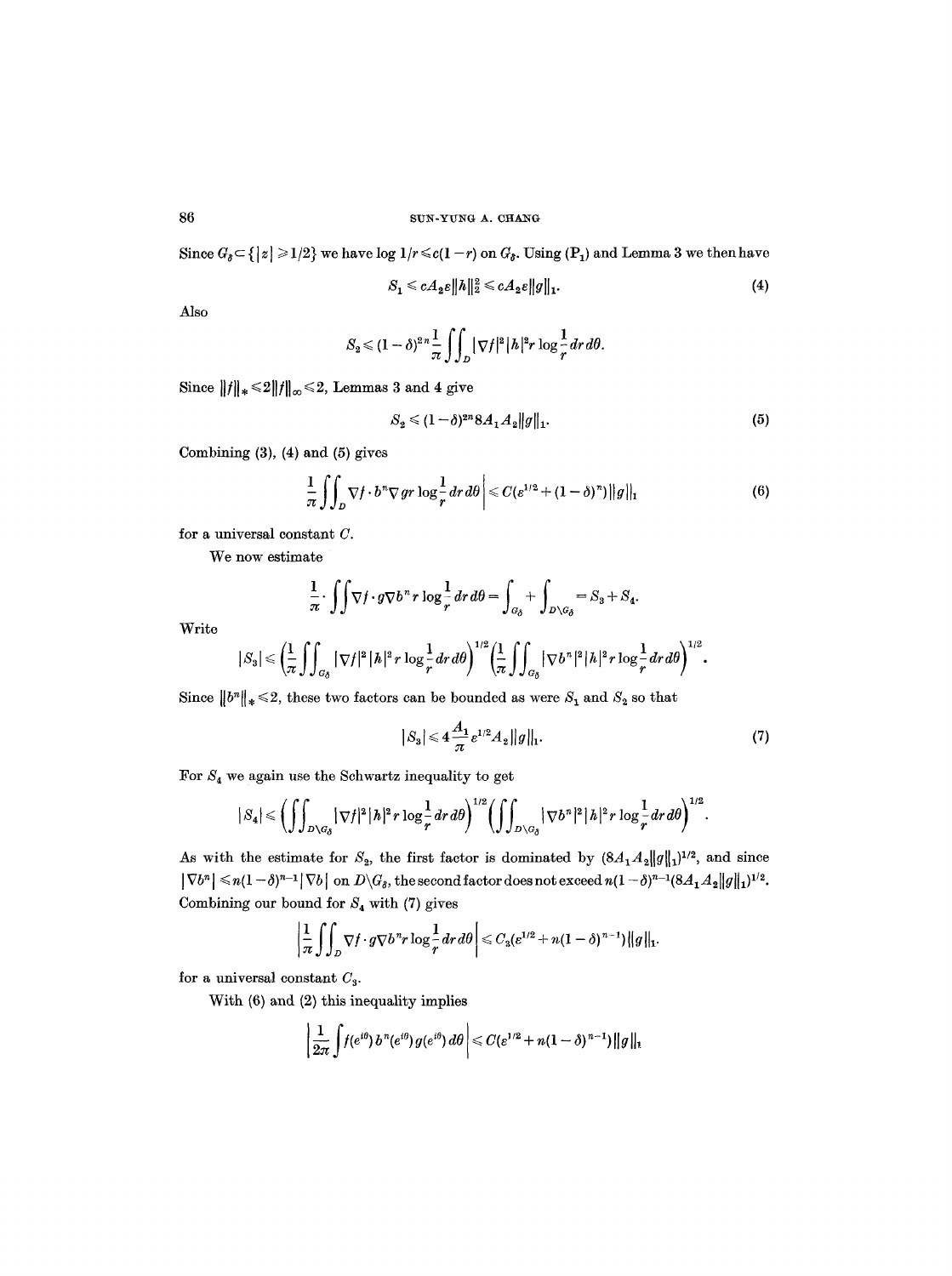whenever  $g \in H^\infty$  has no zeros. By (1) and our remarks about g immediately following (1) we have

$$
d(fb^n, H^{\infty}) \leq 3C(\varepsilon^{1/2} + n(1-\delta)^{n-1}),
$$

and this proves the theorem.

### **4. A characterization of Douglas algebras**

Before proving the main theorem we must make some observations about maximal ideal spaces. Further details are in [11]. Because  $H^{\infty}$  is a logmodular subalgebra of  $L^{\infty}$ [8], each  $\varphi \in \mathcal{W}(H^\infty)$  has a unique representing measure  $m_\varphi$  supported on  $\mathcal{W}(L^\infty)$ . For any  $f \in L^{\infty}$  we can define  $\hat{f}(\varphi) = \int f dm_{\varphi}$  and by the uniqueness of  $m_{\varphi}$ ,  $\hat{f}$  is continuous on  $\mathcal{W}(H^{\infty})$ . Of course, if for all  $g \in H^{\infty}$ ,  $\varphi(g) = g(z)$  with  $z \in D$ , then  $\hat{f}(\varphi) = f(z)$  for  $f \in L^{\infty}$ . If  $H^{\infty} \subset B \subset L^{\infty}$ , then  $\mathcal{W}(B) = \{\varphi \in \mathcal{W}(H^{\infty}) : \hat{f}(\varphi) \hat{g}(\varphi) = (fg)^{\wedge}(\varphi) \text{ for all } f, g \in B\}.$  If  $f \in (L^{\infty})^{-1}$  (i.e. f is an invertible element of  $L^{\infty}$ ) and if  $|f| = 1$  a.e., then we denote  $f^{-1} = \overline{f}$ . If B is a Douglas algebra, then  $\mathcal{W}(B) = \{\varphi: |\varphi(b)| = 1$  whenever b is inner and  $\vec{b} \in B\}$  (c.f. [11], [4]).

THEOREM 7. If B and  $B_1$  are closed subalgebras of  $L^\infty$  containing  $H^\infty$ , if  $\mathfrak{M}(B)$  =  $\mathcal{W}(B_1)$  and if B is a Douglas algebra, then  $B = B_1$ .

*Proof.* That  $B \subseteq B_1$  is not difficult. It reduces to showing that  $\bar{b} \in B_1$ , whenever b is an inner function invertible in B. But since  $\mathcal{W}(B) = \mathcal{W}(B_1)$ , b has no zeros on  $\mathcal{W}(B_1)$  and as  $b \in H^{\infty} \subset B_1$ , *b* is invertible in  $B_1$ . Hence  $\bar{b} = b^{-1}$  is in  $B_1$ .

To prove  $B_1 \subset B$  suppose B is generated by  $H^{\infty}$  and a family  $\{\bar{b}_\lambda\}$  of conjugates of inner functions. For any finite set F of the index set  $\{\lambda\}$ , let  $b_F=\prod_F b_{\lambda}$ , and let  $B_F$  be the algebra generated by  $H^{\infty}$  and  $\bar{b}_F$ . Clearly  $\bar{b}_\lambda \in B_F$  if  $\lambda \in F$ . Write  $G_{\delta}(b_F) = \{z \in D : |b_F(z)| \geq$  $1-\delta$ ,  $0<\delta<1$ .

Let  $g \in B_1$ . Adding a constant, we can assume  $g \in B_1^{-1}$ . Let  $h \in (H^{\infty})^{-1}$  satisfy  $|h| = |g|$ a.e. and let  $f=gh^{-1} \in B_1$ . Then  $f \in B_1^{-1}$  and  $|f|=1$  a.e. It suffices to prove  $f \in B_1$ .

Since B is a Douglas algebra,  $\mathcal{W}(B) = \bigcap \{ \mathcal{W}(B_r): F \subset \{b_{\lambda}\}\}\$  F finite}. Since  $|f| = 1$  on  $\mathcal{W}(B_1) = \mathcal{W}(B)$ , compactness implies that for any  $\varepsilon > 0$  there is a finite set  $F \subset \{\bar{b}_\lambda\}$  such that  $|f| > 1 - \varepsilon/2$  on  $\mathcal{W}(B_F)$ . This means  $|f(z)| > 1 - \varepsilon$  on some region  $G_{\delta}(b_F)$ ,  $\delta > 0$ . Indeed, if there were  $z_n \in G_{1/n}(b_F)$  with  $|f(z_n)| \leq 1 - \varepsilon$ , then any cluster point  $\varphi$  of  $\{z_n\}$  in  $\mathcal{M}(H^\infty)$ would satisfy  $|\varphi(b_F)| = 1$  so that  $\varphi \in \mathcal{W}(B_F)$ . But since  $\hat{f}$  is continuous on  $\mathcal{W}(H^{\infty})$ . We would have a contradiction. Decreasing  $\delta$ , we can assume  $G_{\delta}(b_r) \subset \{|z| > 1/2\}$ . From Lemma 5 and Theorem 6 we now have

 $d(f, B) \leq d(f, B_{F}) < d(f, \overline{b_{F}^{n}} H^{\infty}) = d(fb_{F}^{n}, H^{\infty}) < C \varepsilon^{1/2}$ 

for suitably large *n*. Because *B* is closed this means  $f \in B$ .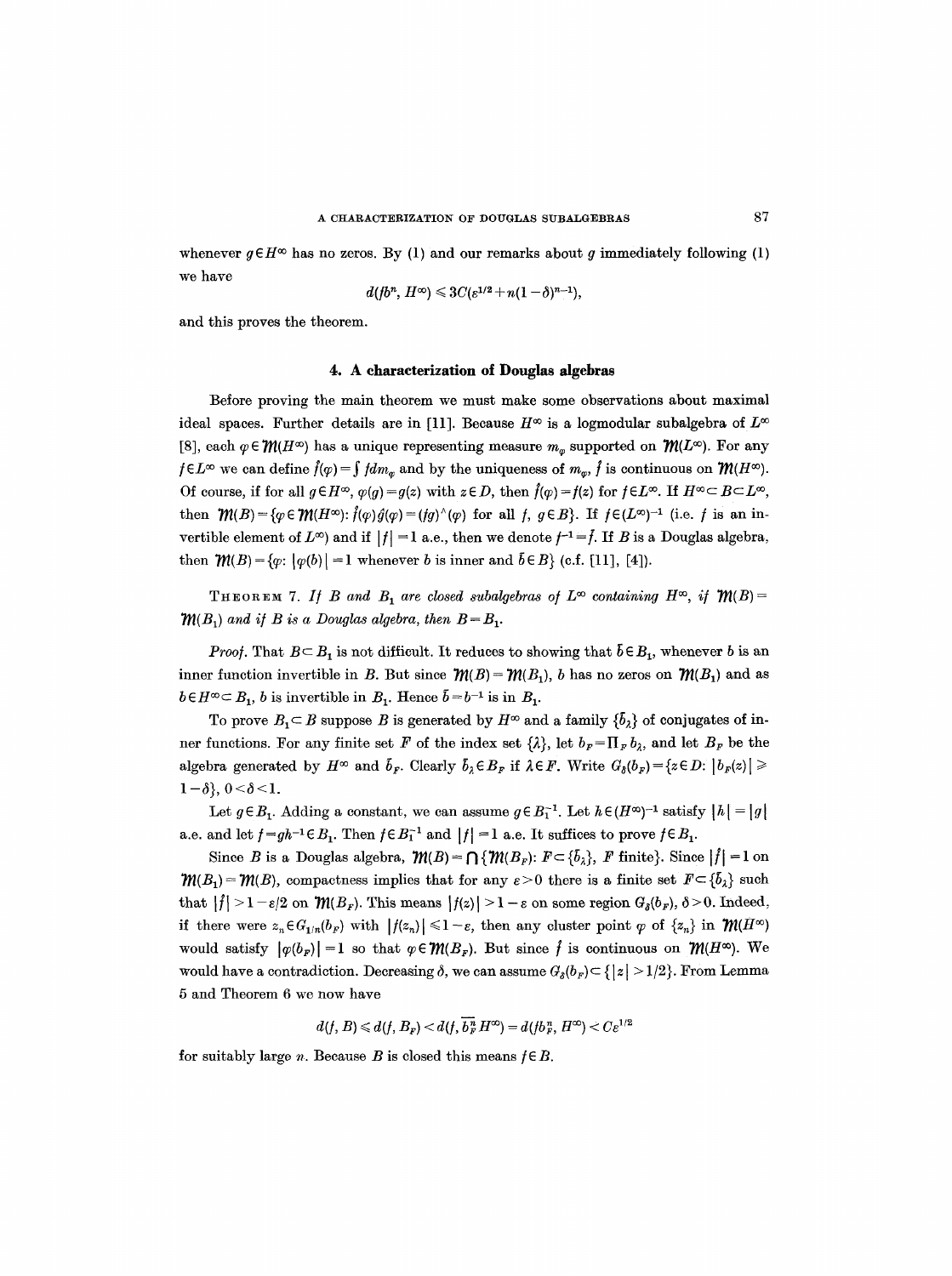#### 88 SUN-YUNG A. CHANG

# **5. A description of the largest C\*-algebra contained in a subalgebra**

Suppose B is a closed subalgebra of  $L^{\infty}$  properly containing  $H^{\infty}$ . The largest C<sup>\*</sup>-algebra contained in B is the algebra  $B \cap \overline{B}$  where  $\overline{B}$  denotes the space of complex conjugates of functions in B. The proof of Theorem 7 yields a description of the functions in  $B \cap \overline{B}$ when B is a Douglas algebra. In view of the paper [9] this description of  $B \cap \overline{B}$  is valid whenever  $H^{\infty} \subset B \subset L^{\infty}$ .

THEOREM 8. Suppose B is a Douglas algebra. Let  $f \in L^{\infty}$ . Then  $f \in B \cap \overline{B}$  if and only if */ satis/ies* 

(P<sub>2</sub>) *for every*  $\epsilon > 0$  *there is an inner function*  $b \in B^{-1}$  *and there is*  $\delta$ *,*  $0 < \delta < 1$  *such that the measure*  $d\mu = \gamma_{G_0(b)}(z)(1-r) |\nabla f|^2 r dr d\theta$  *satisfies*  $\mu(R(I)) \leq \varepsilon |I|$  *for all subarcs I of*  $\partial D$ *.* 

*Proof.* Suppose *f* satisfies (P<sub>2</sub>). Then for any  $\varepsilon > 0$  there is  $b \in B^{-1}$  so that by Theorem 6,  $d(f, \bar{b}^n H^{\infty}) < C \varepsilon^{1/2}$  when n is large. Hence  $f \in B$ . Since  $\bar{f}$  also satisfies  $(P_2)$ ,  $f \in B \cap \bar{B}$ .

On the other hand, if  $f \in B \cap \overline{B}$  and  $|f| = 1$ , then the proof of Theorem 7 shows that f has  $(P_2)$ . Being a  $C^*$  algebra,  $B \cap \overline{B}$  is the closed linear span of the unimodular functions in  $B\cap\overline{B}$ . And by Lemma 4 and the inequality  $||g||_*\leq 2||g||_{\infty}$ , the space of functions in  $L^{\infty}$ having  $(P_2)$  is uniformly closed. Hence each  $f \in B \cap \overline{B}$  has  $(P_2)$ .

In the special case  $b = z$ , the closed algebra generated by  $H^{\infty}$  and  $\bar{z}$  is actually the space  $H^{\infty}+C$  ([7], [11]). Theorem 8 then gives the description from [12] of  $(H^{\infty}+C) \cap \overline{(H^{\infty}+C)}$ as  $VMO \cap L^{\infty}$ .

#### **References**

- [1]. AXLER, S., On some properties of  $H^{\infty} + L_{E}^{\infty}$ . Preprint.
- [2]. CARLESON, L., Interpolations by bounded analytic functions and the corona problem. *Ann. o/Math.,* 76 (1962), 547-559.
- [3]. CHANO, S. Y., On the structure and characterization of some Douglas subalgobras. To appear in *Amer. J. Math.*
- [4]. DOUGLAS, R. G., On the Spectrum of Toeplitz and Wiener-Hopf Operators. *Prec. Con- /erence on Abstract Spaces and Approximation,* (Oberwolfach, 1968), I.S.N.M., 10 (birkhauser Vorlag, Basel, 1969), 53-66.
- [5]. *Banach Algebra Techniques in Operator Theory, Academic Press, New York 1972.*
- [6]. FEFFERMAN, C. & STEIN, E. M.,  $H<sup>p</sup>$  spaces of several variables. Acta Math., 129 (1972), 137-193.
- [7]. HELSON, H. & SARASON, D., Past and Future. *Math. Scand.,* 21 (1962), 5-16.
- [8]. HOFFMAN, K., *Banach space o/analytic /unctions.* Prentice Hall, Englewood Cliffs, N.J., 1962.
- [9]. MARSHALL, D., Subalgebras of  $L^\infty$  containing  $H^\infty$ . Acta Math., 137 (1976), 91-98.
- [10]. SARASON, D., An addendum to 'Past and Future'. *Math. Scand.,* 30 (1972), 62-64.
- [11]. -- Algebras of functions on the unit circle. *Bull. Amer. Math. Soc.,* 79 (1973), 286-299.
- [12]. Functions of vanishing mean oscillation. *Trans. Amer. Math. Soc.,* 207 (1975), 391-405.